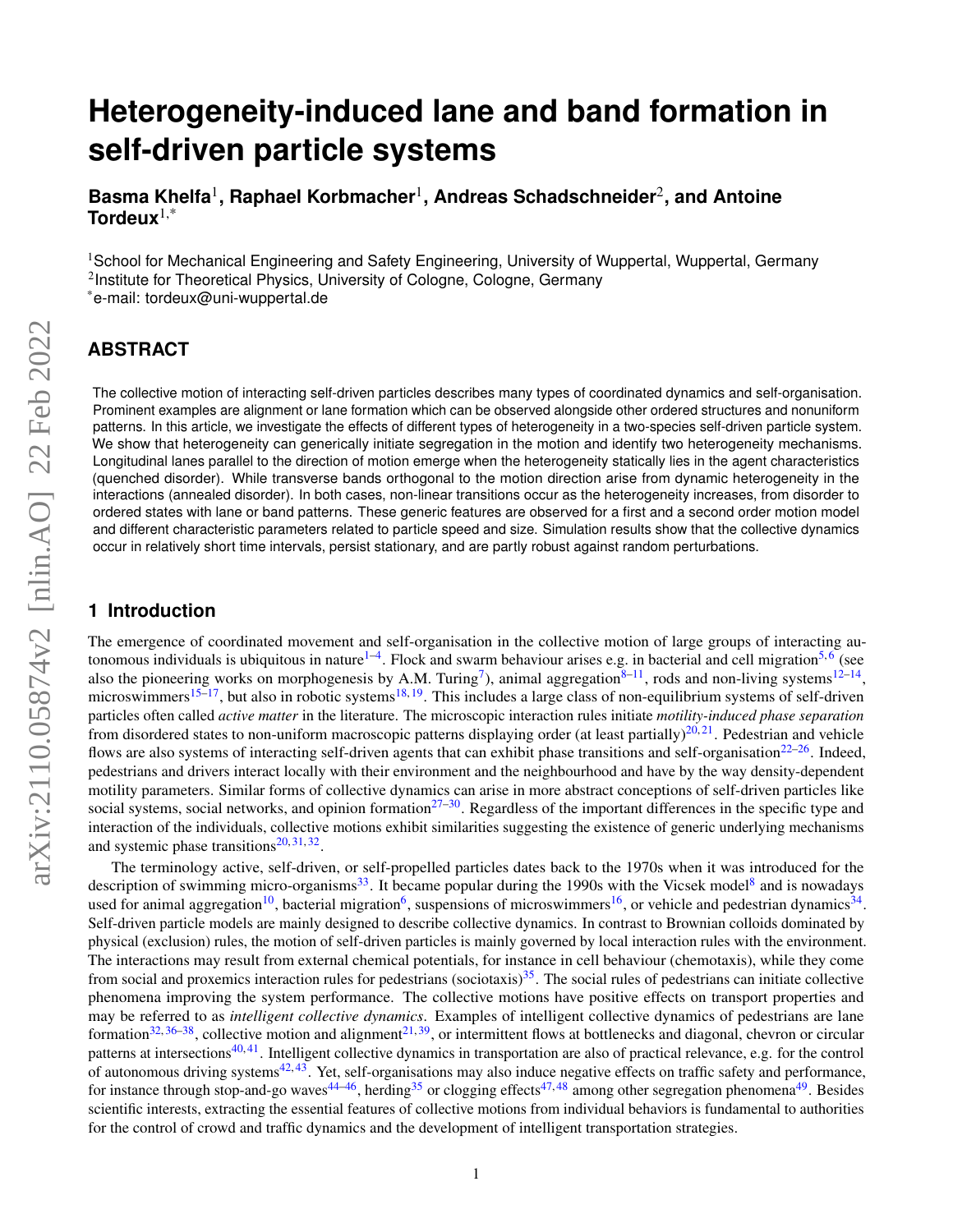In self-driven particle systems, collective dynamics can result from heterogeneity effects in the microscopic behaviour of the particles, upon other inertia or delay mechanisms. Pedestrian dynamics describe for instance lane formation for counter-flow or for pedestrians walking in the same direction but with different speeds<sup>[32,](#page-9-14)[50](#page-10-11)</sup>. Other examples are stripe, diagonal travelling band or chevron patterns for crossing flows $40,41$  $40,41$ . In this article, we show by simulation that heterogeneity effects can generically initiate segregation and spontaneous formation of lane or band patterns in two-species flows of polarised agents. Two heterogeneity mechanisms are identified: static heterogeneity in the agent characteristics and dynamic heterogeneity in the interactions. Static heterogeneity refers to *quenched disorder* in solid state physics and the terminology of random walks, when dynamic heterogeneity relies on *annealed disorder* (see<sup>[51,](#page-10-12)[52](#page-10-13)</sup> and references therein). Interestingly, lanes spontaneously occur when the heterogeneity relies statically on the agent features (quenched disorder), while bands emerge if the heterogeneity operates dynamically in the interactions (annealed disorder). The lane and band patterns are stable and persist stationary, although no alignment interaction rules are defined (explicitly or implicitly). The features are generically observed with different microscopic motion models, namely the first order collision-free speed model<sup>[53](#page-10-14)</sup> and the inertial second order social force model<sup>[54](#page-10-15)</sup>, and different types of parameters related to agent speed or agent size. Lane and band patterns are observed with different binary mixtures of interacting particles<sup>[55](#page-10-16)[–57](#page-10-17)</sup>, e.g. oppositely charged colloids subject to, respectively, DC and AC external electric fields<sup>[58,](#page-10-18) [59](#page-10-19)</sup>. In the presented models, the heterogeneity comes from internal interaction mechanisms. Potential applications are mixed urban traffic flow and the modelling of the interactions between different types of road users.

#### **1.1 Models**

We consider in the following two types of agents evolving on a torus. We denote  $n = 1, \ldots, N$  the agent's ID while  $k_n = 1, 2$  is the agent's type. The agent's motion is given by a dynamic model  $F_p(X_n)$  that defines the agent speed as in the collision-free model<sup>[53](#page-10-14)</sup> or the agent acceleration as in the social force model<sup>[54](#page-10-15)</sup> according to local spatio-temporal variables  $X_n$  (e.g. the position and speed differences with the neighbours) and a set of parameters p (namely, desired speed, desired time gap, repulsion rate, agent size, and so on). We assume two different settings  $\mathbf{p}_1$  and  $\mathbf{p}_2$  for the parameters. Two types of heterogeneity are then considered.

1. *Heterogeneity in the agent characteristics* – We attribute statically the two parameter settings  $\mathbf{p}_1$  and  $\mathbf{p}_2$  to the two types of agents:

<span id="page-1-0"></span>
$$
M_1(n,k_n) = F_{\mathbf{p}_{k_n}}(\mathbf{X}_n). \tag{1}
$$

We aim here to model different types of agents (for instance pedestrians and bicycles) with specific characteristics in term of desired speed, agent size, etc. This kind of heterogeneity is usually called *quenched disorder* in solid state physics. It refers to static heterogeneity features remaining constant (i.e. quenched) over the time.

2. *Heterogeneity in the interactions* – We attribute dynamically the two parameter settings  $\mathbf{p}_1$  and  $\mathbf{p}_2$  according to the type of the closest agent in front. The parameter setting is  $\mathbf{p}_1$  if the agent in front is of the same type, while it is  $\mathbf{p}_2$  in case of interaction with an another agent type:

<span id="page-1-1"></span>
$$
M_2(n,k_n) = \begin{cases} F_{\mathbf{p}_1}(\mathbf{X}_n), & \text{if } \tilde{k}(\mathbf{X}_n) = k_n, \\ F_{\mathbf{p}_2}(\mathbf{X}_n), & \text{otherwise,} \end{cases}
$$
 (2)

with  $\tilde{k}(\mathbf{X}_n)$  the type of the closest agent in front (see Sec. [4](#page-7-0) for details). Such a mechanism may be realized in mixed urban traffic where cyclists or electric scooter drivers are adapting their behaviour, increasing the time gap or reducing his/her desired speed, when following a group of pedestrians. The heterogeneity features are here time-dependent. They are usually called *annealed disorder* in the literature of solid state physics<sup>[51,](#page-10-12)[52](#page-10-13)</sup>.

In contrast to the model Eq. [\(1\)](#page-1-0) for which the heterogeneity statically lies in agent characteristics, the model Eq. [\(2\)](#page-1-1) induces a dynamic heterogeneity mechanism taking place in the interactions. See Fig. [1](#page-2-0) for an illustrative example in one dimension.

#### **1.2 Analysis**

We qualitatively observe by simulation that the static heterogeneity model  $M_1$  Eq. [\(1\)](#page-1-0) initiates the formation of lanes in the system, while the dynamic heterogeneity model *M*<sup>2</sup> Eq. [\(2\)](#page-1-1) allows the formation of bands (see Fig. [2](#page-3-0) below). To classify the state of the system, we measure the agent's mean speed and also order parameters for the lane and band formation. The order parameter has been introduced to detect lanes in a colloidal suspension<sup>[60](#page-10-20)</sup> and used in pedestrian dynamics<sup>[61](#page-10-21)</sup>. We denote in the following  $(x_n, y_n)$  the positions of the agents  $n = 1, \ldots, N$ . The order parameter for lane formation is

$$
\Phi_L = \frac{1}{N} \sum_n \phi_n^L \qquad \text{with} \qquad \phi_n^L = \left[ \frac{L_n - \bar{L}_n}{L_n + \bar{L}_n} \right]^2 \qquad \begin{vmatrix} L_n = \text{card}(m, |y_n - y_m| < \Delta, k_n = k_m) \\ \bar{L}_n = \text{card}(m, |y_n - y_m| < \Delta, k_n \neq k_m) \end{vmatrix} \tag{3}
$$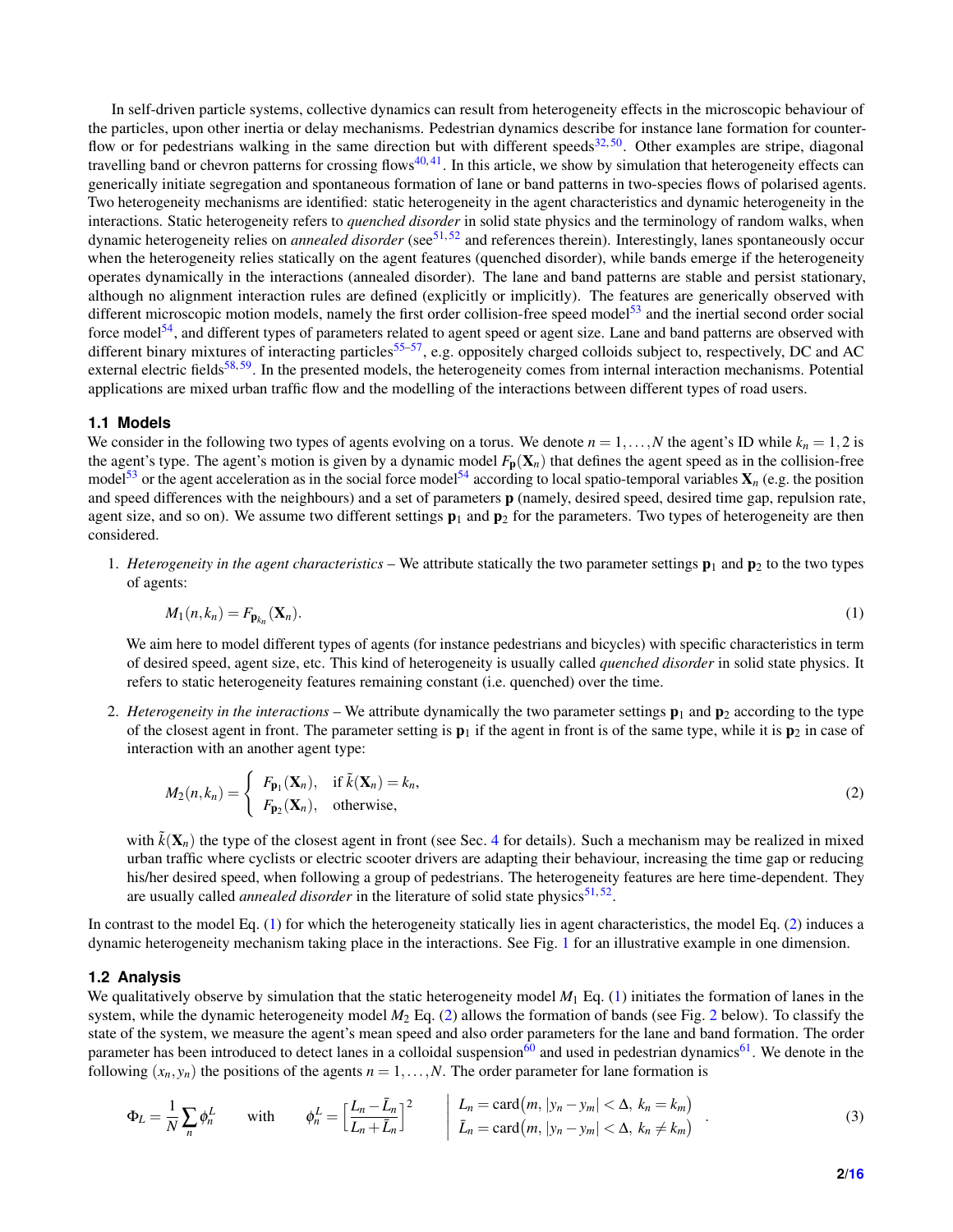<span id="page-2-0"></span>

**Figure 1.** Illustrative scheme in one dimension for the two heterogeneity models. The parameter setting (orange or blue) depends on the type of agents (represented as disc and triangle) for the model Eq. [\(1\)](#page-1-0) while the setting depends on the type of the agent in front for the model Eq. [\(2\)](#page-1-1): it is orange when the agent in front is of the same type and blue if it is of another type.

Here  $L_n$  is the number of agents on a lane of width  $\Delta > 0$  in front of the agent *n* with the same type, card(*A*) being the operator counting the elements of an ensemble *A*, while  $\bar{L}_n$  is the number of agents with different types. The order parameter  $\Phi_L$  tends by construction to be close to one when the system describes lanes. Assuming a disordered state for which the agents are uniformly randomly distributed on a  $w \times h$  rectangle with  $h > \Delta > 0$  the system's height and  $w > 0$  the system's width, the number  $L_n$  of agents with the same type is distributed according to the binomial model  $\mathscr{B}(m, p)$ , with  $m = N_{k_n}$  and  $p = \Delta/h$ . Here  $N_{k_n}$  is the total number of agents with type  $k_n$ . The distribution of the number  $\bar{L}_n$  of agents with different types can be deduced similarly.

For band formation, the order parameter is

$$
\Phi_B = \frac{1}{N} \sum_n \phi_n^B \qquad \text{with} \qquad \phi_n^B = \left[ \frac{B_n - \bar{B}_n}{B_n + \bar{B}_n} \right]^2 \qquad \begin{vmatrix} B_n = \text{card}(m, |x_n - x_m| < \Delta w/h, k_n = k_m) \\ \bar{B}_n = \text{card}(m, |x_n - x_m| < \Delta w/h, k_n \neq k_m) \end{vmatrix} \tag{4}
$$

The band order parameter includes a term *w*/*h*, *w* and *h* being the width and height of the system. The distribution of the order parameters for lanes and bands is by construction the same in cases of random positions of the agents. Indeed for disordered states, the number  $B_n$  of agents on the sides with the same type has a binomial distribution  $\mathcal{B}(m, p)$  with  $m = N_{k_n}$  and  $p = \Delta w/(hw) = \Delta/h$  as well. This makes the lane and band order parameters directly comparable. In particular,  $\mathbb{E}\Phi_L = \mathbb{E}\Phi_B \ge (1-p)/(1-p+pm)$  systematically holds for disordered states.

## **2 Simulation results**

We carry out simulations of two-species flows on a  $9 \times 5$  m rectangular with top-down and right-left periodic boundary conditions (torus). We simulate the evolution of  $N = 45$  agents (density of 1 agent/m<sup>2</sup>) from random initial conditions using the first order collision-free (CF) pedestrian model<sup>[53](#page-10-14)</sup> and the inertial social force (SF) model<sup>[54](#page-10-15)</sup> in the Supplementary Materials. The desired directions of motion of all agents are polarised to the right. The heterogeneity in the two settings  $\mathbf{p}_1$  and  $\mathbf{p}_2$  is introduced by varying model parameters related to the speed (i.e. desired speed or time gap parameters) or to the size of the agents. We quantify the heterogeneity level in the two-species system using the index  $\delta_s$  when we vary parameters related to agent speed, and the index  $\delta_l$  when we vary parameters related to agent size. The definitions of the microscopic motion model and details on the setting of the model's parameters and heterogeneity indexes are provided in Sec. [4.](#page-7-0)

#### **2.1 Preliminary experiment**

We first present single simulation histories of the two-species system with the two heterogeneity models Eq. [\(1\)](#page-1-0) and Eq. [\(2\)](#page-1-1). We simulate the evolution of the agents using the collision-free model<sup>[53](#page-10-14)</sup> for given heterogeneity indexes  $\delta_s$  on the parameters related to the agent speed, namely the desired speed and the time gap parameters (see Sec. [4](#page-7-0) for details on the setting of the model parameters). Successive snapshots of the system are presented in Fig. [2.](#page-3-0) The evolution of the system with the static heterogeneity model Eq. [\(1\)](#page-1-0) is shown in the left panels while the evolution with the dynamic heterogeneity model Eq. [\(2\)](#page-1-1) is displayed in the right panels. The bottom panels provide the evolution of the order parameters for lane and band formation. We observe fast formation of two lanes by agent type within the first heterogeneity model, while two bands emerge with the second model. The parameter settings are statically attributed to the agent type for the model defined by Eq. [\(1\)](#page-1-0). Thus, the segregation also involves the parameter setting. In contrast, the parameter setting depends on the type of the agent in front for the model defined by Eq. [\(2\)](#page-1-1). This results in four bands according to the parameter settings. Note that further simulations with larger systems may describe more lanes and bands with different sizes.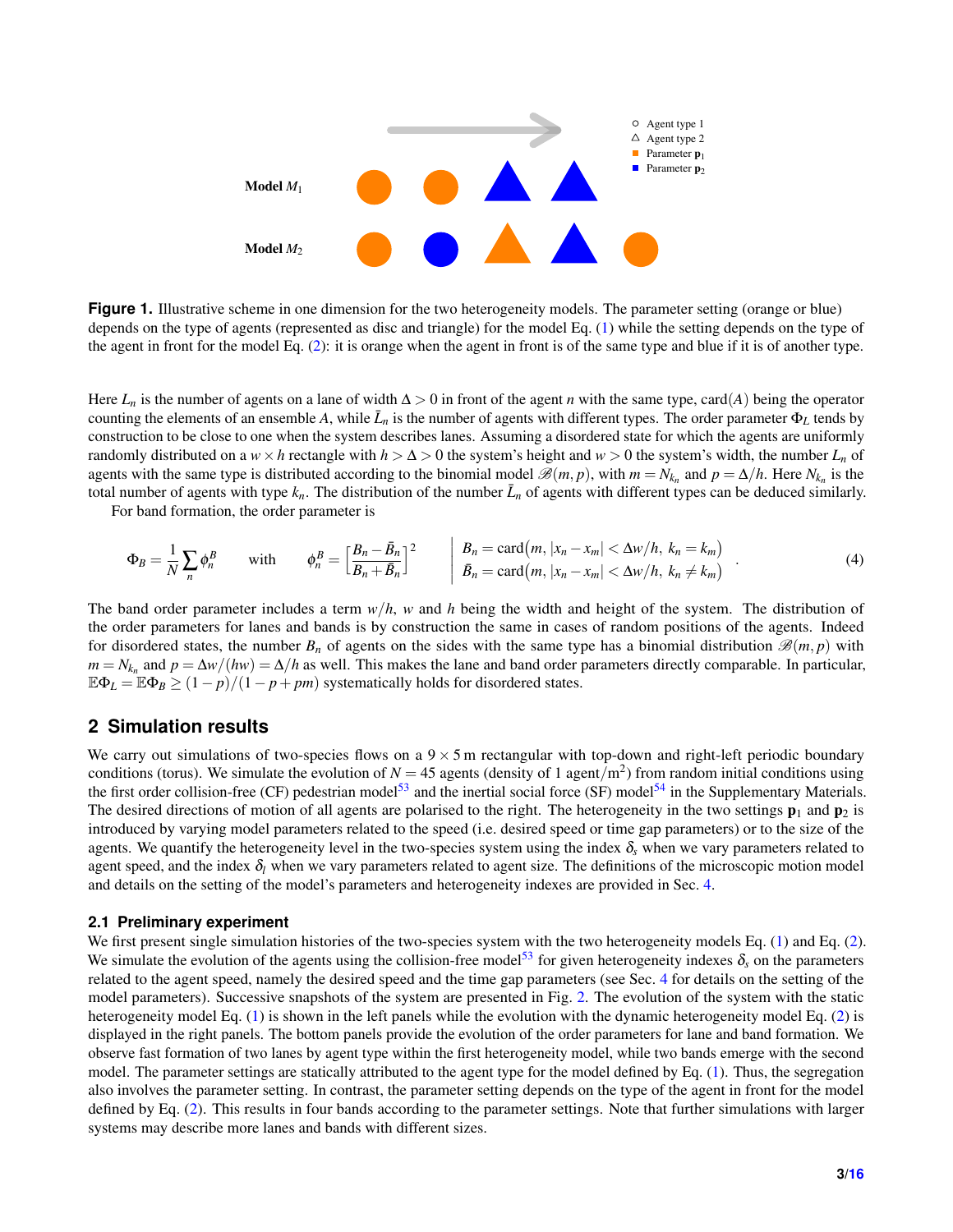<span id="page-3-0"></span>

**Figure 2.** Typical histories for the model Eq. [\(1\)](#page-1-0) with heterogeneity in the agent characteristics for which lanes emerge: the lane order parameter tends to one while the band order parameter is close to zero (left panels,  $\delta_s = 18$ ), and for the model Eq. [\(2\)](#page-1-1) with heterogeneity in the interactions where bands emerge with opposite characteristics for the order parameter (right panels,  $\delta_s = 8$ ). Flow direction from left to right, periodic boundary conditions, random initial conditions.

**Model**  $M_2$  – Dynamic heterogeneity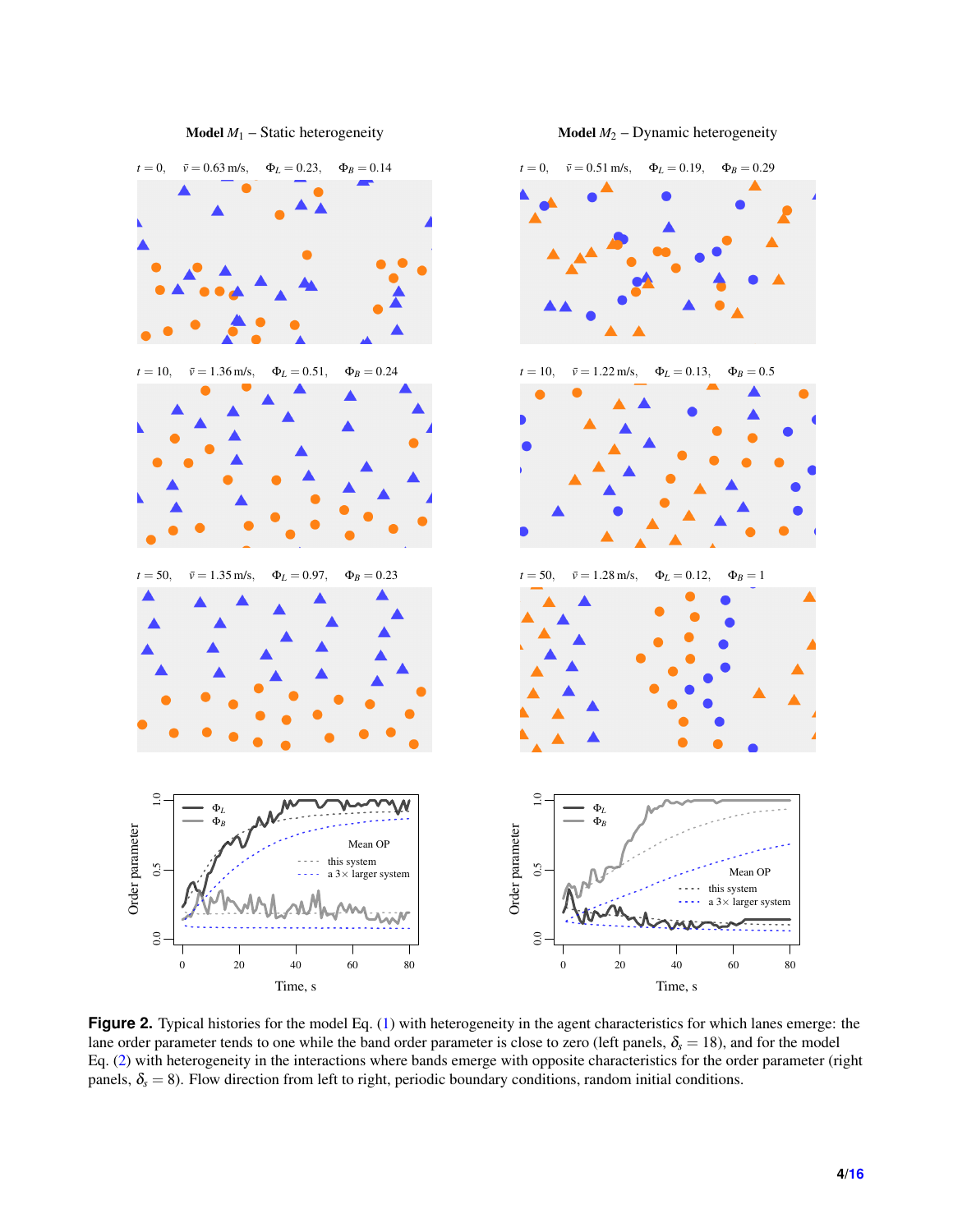The order parameters converge after a transient phase to stationary performances with lanes or bands where they are polarised to one or zero. The duration of the transient states is approximately 40 seconds of simulation. Note that the duration of the transient states varies from a simulation to another but the system systematically converges to a stationary state with lanes or bands. Furthermore, lane and band formation in larger systems require longer simulation times, especially for the band formation (see the blue dotted curves in Fig. [2,](#page-3-0) bottom panel, for a  $15 \times 9$  m system three times larger with 135 pedestrians). Similar performances are observed when using the social force model instead of the collision-free model (see Fig. S1 in the Supplementary Materials). Here, the heterogeneity of the two parameter settings  $\mathbf{p}_1$  and  $\mathbf{p}_2$  and corresponding index  $\delta_s$  are relatively high. Reducing the heterogeneity index can result in a longer transient phase or even no formation of lanes and bands. We may expect that lanes and bands progressively emerge as the heterogeneity index increases. This is however not the case. As described in the next section, we observe in stationary states an abrupt phase transition from disorder states to order states with lanes or bands as the heterogeneity index increases.

#### **2.2 Stationary performances**

The preliminary experiment shows that lanes tend to emerge in the dynamics when the heterogeneity relies on agent characteristics (quenched disorder model  $M_1$  Eq. [\(1\)](#page-1-0)) while bands occur when the heterogeneity takes place in the interactions (annealed disorder model  $M_2$  $M_2$  Eq. [\(2\)](#page-1-1)). The results presented in Fig. 2 are obtained for given values of the heterogeneity index  $\delta_s$  between the two parameter settings  $\mathbf{p}_1$  and  $\mathbf{p}_2$ . The index is sufficiently high to rapidly observe the formation of lanes or bands. In this section, we analyse the performances by progressively increasing the heterogeneity indexes  $\delta_s$  and  $\delta_l$ . We repeated one thousand Monte-Carlo simulations from independent random initial configurations for the two heterogeneity models *M*<sup>1</sup> Eq. [\(1\)](#page-1-0) and  $M_2$  Eq. [\(2\)](#page-1-1) by varying the heterogeneity indexes  $\delta_s$  and  $\delta_l$  over twenty levels. The differences between the two parameter settings  $p_1$  and  $p_2$  are zero at the lower heterogeneity level, while they are important at the higher level. We measure the system during 60 s after a simulation time  $t_0 = 600$  s to observe stationary performances. The remaining Figs. [3–](#page-5-0)[4](#page-5-1) and Figs. S2–S5 in the Supplementary Materials show the median estimates of the Monte-Carlo simulations with inter-quartile ranges of the agent mean speed and order parameters for lane and band formation. Details on the setting of the model's parameters and heterogeneity indexes are provided in Sec. [4.](#page-7-0)

We first present the Monte-Carlo simulation results obtained by varying the heterogeneity index  $\delta_s$  relying on agent speed features (desired speed and time gap parameters). We observe the emergence of lanes when the heterogeneity relies on agent characteristics (quenched disorder model *M*<sup>1</sup> Eq. [\(1\)](#page-1-0), see Fig. [3,](#page-5-0) left panels) while band occurs when the heterogeneity operates in the interactions (annealed disorder model *M*<sup>2</sup> Eq. [\(2\)](#page-1-1), see Fig. [3,](#page-5-0) right panels). An abrupt phase transition occurs as the heterogeneity index  $\delta_s$  increases from a disordered state for which the order parameters are close to 0.2 (dotted line in Fig. [3,](#page-5-0) top panels) to an ordered dynamics with lanes or bands for which the order parameters are polarised on zero or one. A critical heterogeneity index can be identified. The lane patterns allow the speed of the agents with faster characteristics to be higher than the speed of agents with slower features (Fig. [3,](#page-5-0) bottom left panel). This makes the agent speed on average close to the mean speed of a homogeneous flow (dotted line). In contrast, the band patterns in the model  $M_2$  Eq. [\(2\)](#page-1-1) correspond to gridlocks for which the speed of all the agents have slower features (Figs. [3,](#page-5-0) bottom right panel). Similar performances occur by varying parameters relying on agent size (see Fig. [4](#page-5-1) below), or by using the social force inertial model instead of the first order collision-free model (see Figs. S2 and S3 in the Supplementary Materials).

The lane formation for counter-flow is an universal collective mechanism observed in pedestrian dynamics and binary mixtures of interacting particles<sup>[32,](#page-9-14) [36–](#page-9-19)[38,](#page-10-0) [56](#page-10-22)[–58](#page-10-18)</sup>. It relies on heterogeneity of agent velocity: some of them have a desired speed *v* while the others have a desired speed −*v*. No counter-flow occurs in the presented simulation experiments since all agents are polarised to the right. The agents of type 1 have a speed  $v_1 > 0$  and agents of type 2 have a speed  $v_2 > 0$  with  $v_1 \neq v_2$ . However, using a Galilean transformation with  $\tilde{v} = (v_1 + v_2)/2$  and neglecting anisotropic effects the situation is the same as in the counter-flow with  $v = |v_2 - v_1|/2$ . Therefore, it is not surprising to observe longitudinal lane formation in uni-directional flows with the quenched disorder model  $M_1$  Eq. [\(1\)](#page-1-0) even if no counter-flow arises (see also recent experiments<sup>[50](#page-10-11)</sup>). The dynamic heterogeneity features of the annealed disorder model *M*<sup>2</sup> Eq. [\(2\)](#page-1-1) result in transversal segregation in space and the formation of bands vertical to the direction of motion. Band structures, as clusters or stop-and-go dynamics, are self-organised density waves<sup>[45,](#page-10-23) [58](#page-10-18)</sup>. The agents have a constant speed and the bands propagate downstream in the presented study. The bands propagate upstream with a characteristic speed and enforce agents to deceleration and acceleration phases in case of stop-and-go dynamics<sup>[44,](#page-10-6)[45,](#page-10-23)[62](#page-10-24)</sup> while they are static for oppositely charged particles<sup>[59](#page-10-19)</sup>.

Heterogeneity in agent speed featuring results in transitions from disordered states to ordered patterns with lanes or bands according to, respectively, model  $M_1$  Eq. [\(1\)](#page-1-0) and model  $M_2$  Eq. [\(2\)](#page-1-1). Similar although smoother transitions occur when varying the agent size characteristic index  $\delta_l$  instead of the speed index  $\delta_s$  (compare Figs. [3](#page-5-0) and [4\)](#page-5-1). Lanes emerge for the static heterogeneity model Eq. [\(1\)](#page-1-0), see Fig. [4,](#page-5-1) left panels, while bands arise for the dynamic heterogeneity model Eq. [\(2\)](#page-1-1), see Fig. [4,](#page-5-1) right panels. In contrast to heterogeneous models relying on agent speed, varying the agent size induces bi-dimensional steric effects making the average speed in the presence of lanes less than the mean speed of a homogeneous flow (see Fig. [4,](#page-5-1) bottom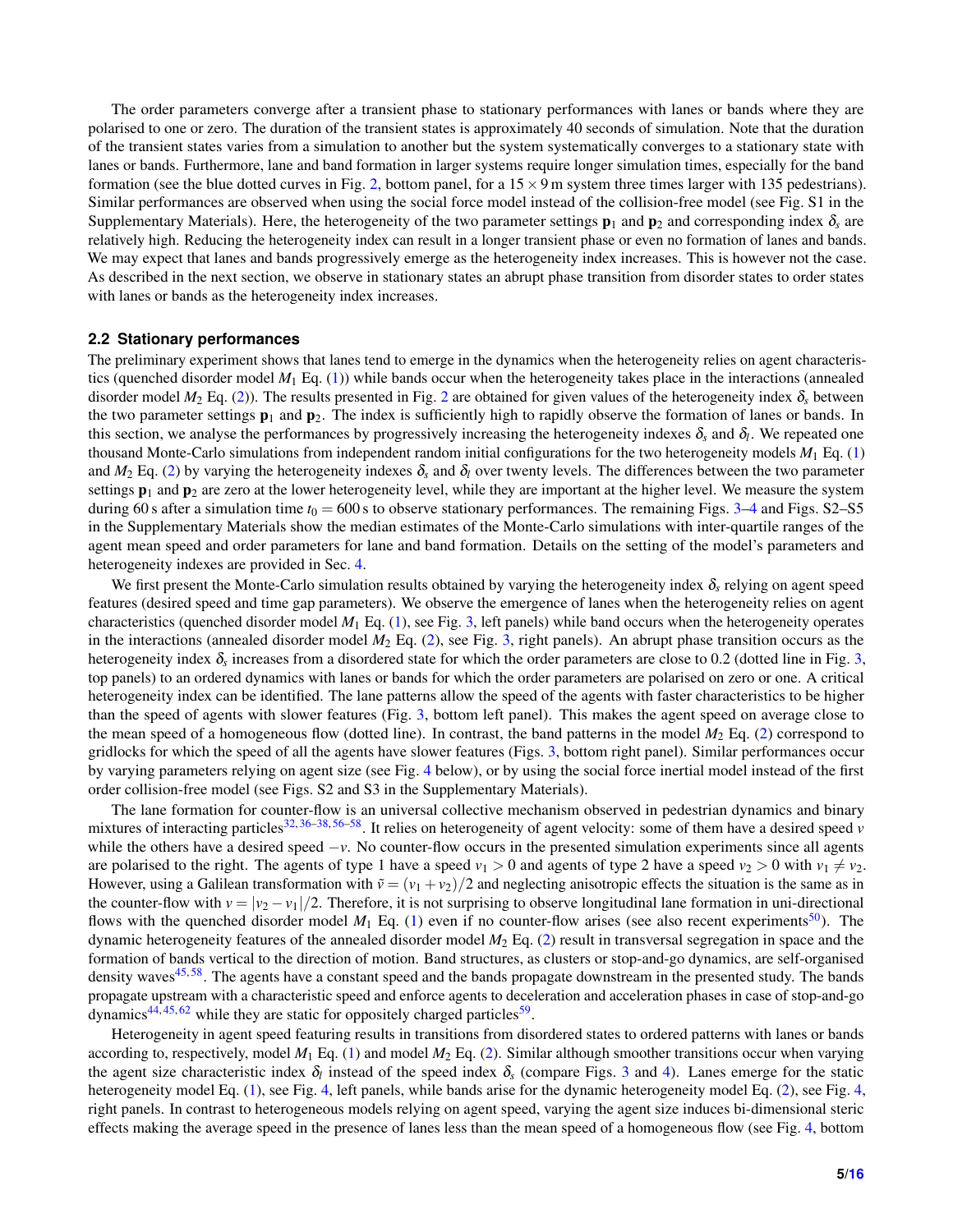<span id="page-5-0"></span>

**Figure 3.** Lane and band order parameters (top panels) and mean speed (bottom panels) according to the heterogeneity index  $\delta_s$  for agent speed features. Longitudinal lanes emerge with the model  $M_1$  Eq. [\(1\)](#page-1-0) for which the heterogeneity relies on agent characteristics: Φ*<sup>L</sup>* tends to 1 while Φ*<sup>B</sup>* is low (top left panel). Orthogonal bands appear with the model *M*<sup>2</sup> Eq. [\(2\)](#page-1-1) for which the heterogeneity operates in the interaction:  $\Phi_B$  tends to 1 while  $\Phi_L$  is low (top right panel). The lane pattern allows the speed of the agents with faster characteristics to be higher than the speed of agents with slower features (bottom left panel). In contrast, the band pattern acts as a gridlock for which all the agents have slower speed features (bottom right panel).

<span id="page-5-1"></span>

**Figure 4.** Lane and band order parameters (top panels) and mean speed (bottom panels) according to the heterogeneity index  $\delta_l$  for agent size. Comparable although smoother transitions to patterns with lanes or bands arise when varying parameters related to agent size (compare to Fig. [3\)](#page-5-0) suggesting universal characteristics of the heterogeneity mechanisms Eq. [\(1\)](#page-1-0) and Eq. [\(2\)](#page-1-1).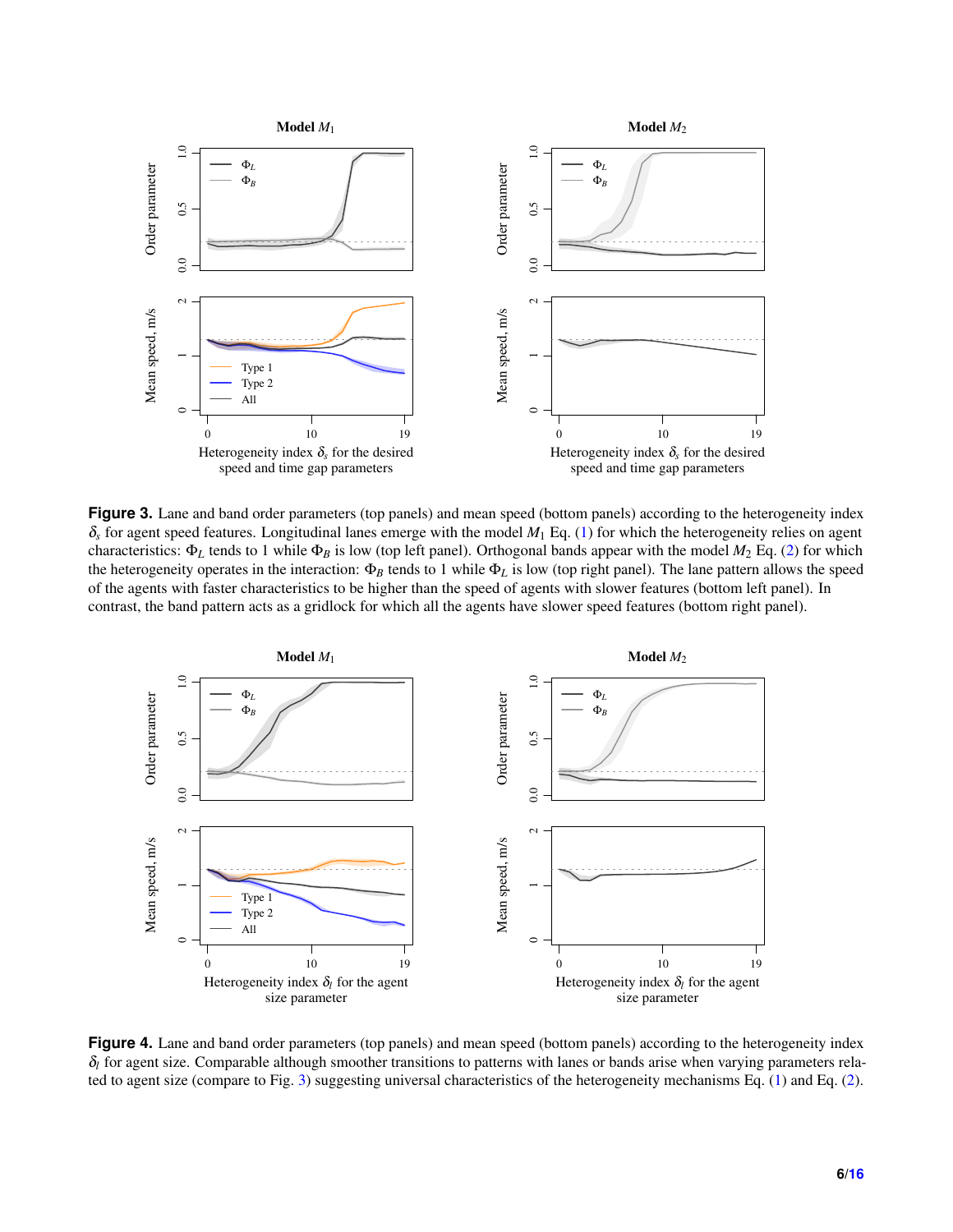left panel). On contrast, the mean speed can be higher than the homogeneous one in the presence of bands (see Fig. [4,](#page-5-1) bottom right panel). Indeed, varying the agent size acts in two dimensions, reducing or increasing the available space in case of presence of lanes or bands. Similar performances occur when using the social force model instead of the collision-free model (compare Fig. [4](#page-5-1) and Fig. S3 in the Supplementary Materials).

#### <span id="page-6-1"></span>**2.3 Transient states and perturbed systems**

The simulations above describe stationary situations. Yet, it is interesting to observe the transient states of the system and the time required for the emergence of lanes or bands. In Fig. [5,](#page-6-0) we run simulations for different simulation times  $t_0 = 0$ , 60, 600, 1200 and 3000 s before starting the measurements. The initial conditions are random. The lanes and bands spontaneously emerge during the first minute of simulation when the heterogeneity index  $\delta_s$  is sufficiently high. Similar phase transition to lane and band patterns occur for  $t_0 = 600$ ,  $t_0 = 1200$  and  $t_0 = 3000$  suggesting that the dynamics can be considered stationary as soon as  $t \ge 600$  s. The simulation times required to obtain stationary performances fluctuate from one simulation to another. They also depend on the size of the system and the density level. Generally speaking, larger or more dense systems require on average longer simulation times to reach a stationary state than smaller or least dense systems.

<span id="page-6-0"></span>

**Figure 5.** Lane order parameter for the model  $M_1$  Eq. [\(1\)](#page-1-0) (left panel) and band order parameter for the model  $M_2$  Eq. [\(2\)](#page-1-1) (right panel) according to the heterogeneity index δ*<sup>s</sup>* of agent speed features. The different curves correspond to different simulation times  $t_0 = 0$ , 60, 600, 1200 and 3000 s before starting the measurements (random initial conditions). The phase transition to lane and band patterns emerges relatively quickly. It can be observed during the first minutes of simulation. More precisely, the order parameters are similar for  $t_0 = 600$ , 1200 and 3000 s suggesting that the system is stationary as soon as  $t \ge 600$  s.

So far, the modelling approach is deterministic. Analysing whether the collective motion is robust against random noising may reveal unexpected behaviours. In Fig. [6,](#page-7-1) we present the order parameter for stochastic systems for which the agent speeds are subject to independent Brownian noises. Simulations are carried out for a noise amplitude  $\sigma = 0.1$ , 0.2 and 0.5 m/s. The noise monotonically perturbs the lane formation in the static heterogeneity model  $M_1$  Eq. [\(1\)](#page-1-0) (Fig. [6,](#page-7-1) left panel). No phase transition occurs for  $\sigma = 0.5$  m/s. This phenomenon is well known in the literature as the freezing-by-heating effect<sup>[63](#page-11-0)</sup>. The concept is borrowed from the plant growth stimulation process. On the contrary, introducing a low noise in the dynamics allows improving the band formation in the dynamic heterogeneity model *M*<sup>2</sup> Eq. [\(2\)](#page-1-1). Indeed, the critical heterogeneity indexes for the phase transition are smaller with  $\sigma = 0.1$  or  $\sigma = 0.2$  m/s than for the deterministic model with  $\sigma = 0$ , see Fig. [6,](#page-7-1) right panel. The band pattern is not only robust to the noise, it exists noise ranges improving the band formation. In contrast to the freezing-by-heating effect, this can be interpreted as an example of *noise-induced ordering effect*<sup>[64,](#page-11-1)[65](#page-11-2)</sup>.

## **3 Discussion**

Two microscopic heterogeneity mechanisms are identified for the formation of collective segregation in two-species systems of polarised agents. Quenched disorder model *M*<sup>1</sup> Eq. [\(1\)](#page-1-0) with static heterogeneity in the agent characteristics initiates the formation of longitudinal lanes. While annealed disorder model *M*<sup>2</sup> Eq. [\(2\)](#page-1-1) for which the heterogeneity dynamically lies in the interactions initiates transversal bands perpendicular to the motion direction. These features are observed when varying parameters related to agent speed (e.g. desired speed or time gap parameters, see Figs. [2](#page-3-0) and [3\)](#page-5-0) or to agent size (see Fig. [3\)](#page-5-0), and by using the first order collision-free model<sup>[53](#page-10-14)</sup> or the second order social force model<sup>[63](#page-11-0)</sup> (see Fig. S1–S3 in the Supplementary Materials). The lanes and bands already emerge rather early in the simulations (see Figs. [5](#page-6-0) and S4 in the Supplementary Materials) and are partly robust against random perturbations (see Figs. [6](#page-7-1) and S5 in the Supplementary Materials). The band formation is especially robust and may even be improved by perturbing the agent dynamics (noise-induced ordering effect),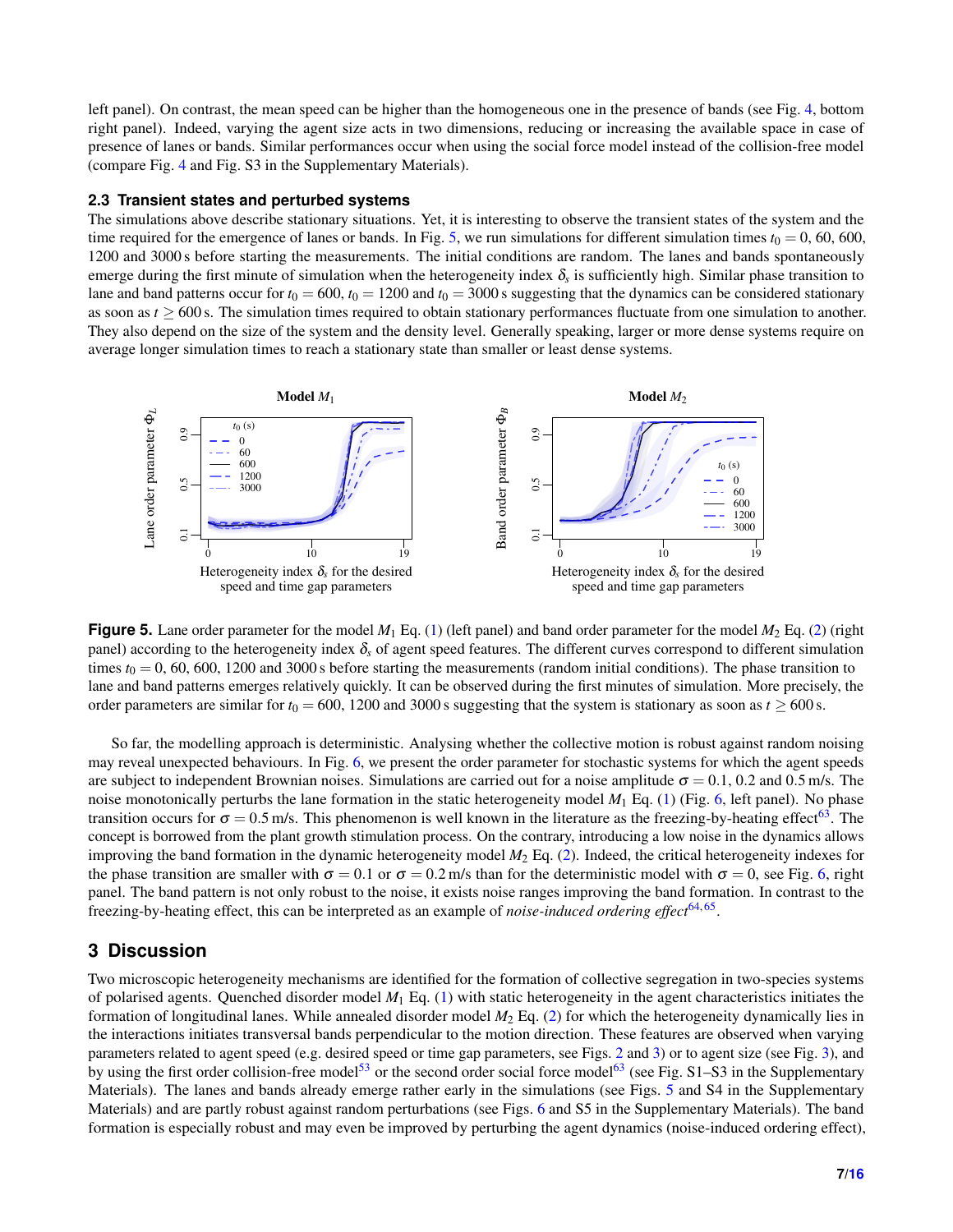<span id="page-7-1"></span>

**Figure 6.** Lane order parameter for the model  $M_1$  Eq. [\(1\)](#page-1-0) (left panel) and band order parameter for the model  $M_2$  Eq. [\(2\)](#page-1-1) (right panel) according to the heterogeneity index δ*<sup>s</sup>* of agent speed features. The different curves correspond to different noise amplitudes  $\sigma = 0, 0.1, 0.2$  and 0.5 m/s in the dynamics. The noise clearly perturbs the lane formation (left panel). Such a phenomenon is well-known in the literature as freezing-by-heating-effect<sup>[63](#page-11-0)</sup>. Oppositely, the noise initially improves the band formation for  $\sigma = 0.1$  or 0.2 m/s (noise-induced-ordering-effect), before partly altering it for  $\sigma = 0.5$  m/s (right panel).

when the lane formation does not (freezing-by-heating effect). Further simulation results show similar behaviours when the noise is introduced in the agent polarity (i.e. the desired direction) instead of the speed.

Regardless of the modelling order of the motion models (speed-based or acceleration-based models) and related parameters, the static quenched disorder and dynamic annealed disorder heterogeneity mechanisms result in collective formation of lanes or bands. Relying the heterogeneity on agent characteristics or on the interactions initiates generically segregation and the formation of lanes and bands in the dynamics. Such results corroborate the universality of the lane formation observed in pedestrian counter-flows, oppositely charged colloids, upon other binary mixtures of interacting particles<sup>[32,](#page-9-14) [56–](#page-10-22)[58](#page-10-18)</sup>. They open new explanation perspectives for the formation of bands. Further theoretical investigations remain necessary to rigorously characterise the phase transitions. A possibility is to analyse mean-field instability phenomena of discrete lattice representations of the model<sup>[41](#page-10-3)</sup>. The presence of walls and obstacles and the role of the geometry of given facilities may also be of interest. Preliminary simulation results show segregation effects of slower or bigger agents in case of bottleneck within the static heterogeneity model. These are expelled at the edges of the system and are obstructed by the presence of walls. These simulation results require more attention, notably for elderly people, people with motor disabilities, or in the current context of social distanciation.

## <span id="page-7-0"></span>**4 Methods**

The two agent motion models used in the simulations are the collision-free (CF) model<sup>[53](#page-10-14)</sup> and the social force (SF) model<sup>[54](#page-10-15)</sup> (see the Supplementary Materials). The CF model is a speed-based model of first order while the SF model is an inertial acceleration-based model. The agent dynamics are polarised in both models, i.e. all the agents have identical desired direction.

**Collision-free model** In the collision-free model, the dynamics of an agent *n* with position  $\mathbf{x}_n$  is given by the first order differential equation

$$
\dot{\mathbf{x}}_n = F_{\mathbf{p}_j}^{\mathrm{ce}}(\mathbf{X}_n) = V(\mathbf{X}_n, p_j) \mathbf{e}(\mathbf{X}_n, p_j) + \sigma \xi_n,
$$
\n(5)

composed of the scalar speed model

$$
V(\mathbf{X}_n, p_j) = \max\left\{0, \min\left\{V_j, \left(s(\mathbf{X}_n) - \ell_j\right) / T_j\right\}\right\},\tag{6}
$$

here  $V_j \ge 0$  is the desired speed,  $T_j > 0$  denotes the desired time gap, and  $\ell_j \ge 0$  the agent size, the index  $j = 1,2$  representing the two parameter setting  $\mathbf{p}_1$  and  $\mathbf{p}_2$ , and the direction model

$$
\mathbf{e}(\mathbf{X}_n, p_j) = \frac{1}{C} \Big( \mathbf{e}_0 + \sum_{m \neq n} \nabla U(||\mathbf{x}_n - \mathbf{x}_m||) \Big), \tag{7}
$$

with  $e_0 = 0$  the desired direction (polarity),  $U(x) = A \exp((\ell_j - x)/B)$  with parameters  $A = 5$  and  $B = 0.1$  m a repulsive potential with the neighbors, and *C* > 0 a normalisation constant. A bi-dimensional white noise ξ*<sup>n</sup>* (i.e. the time derivatives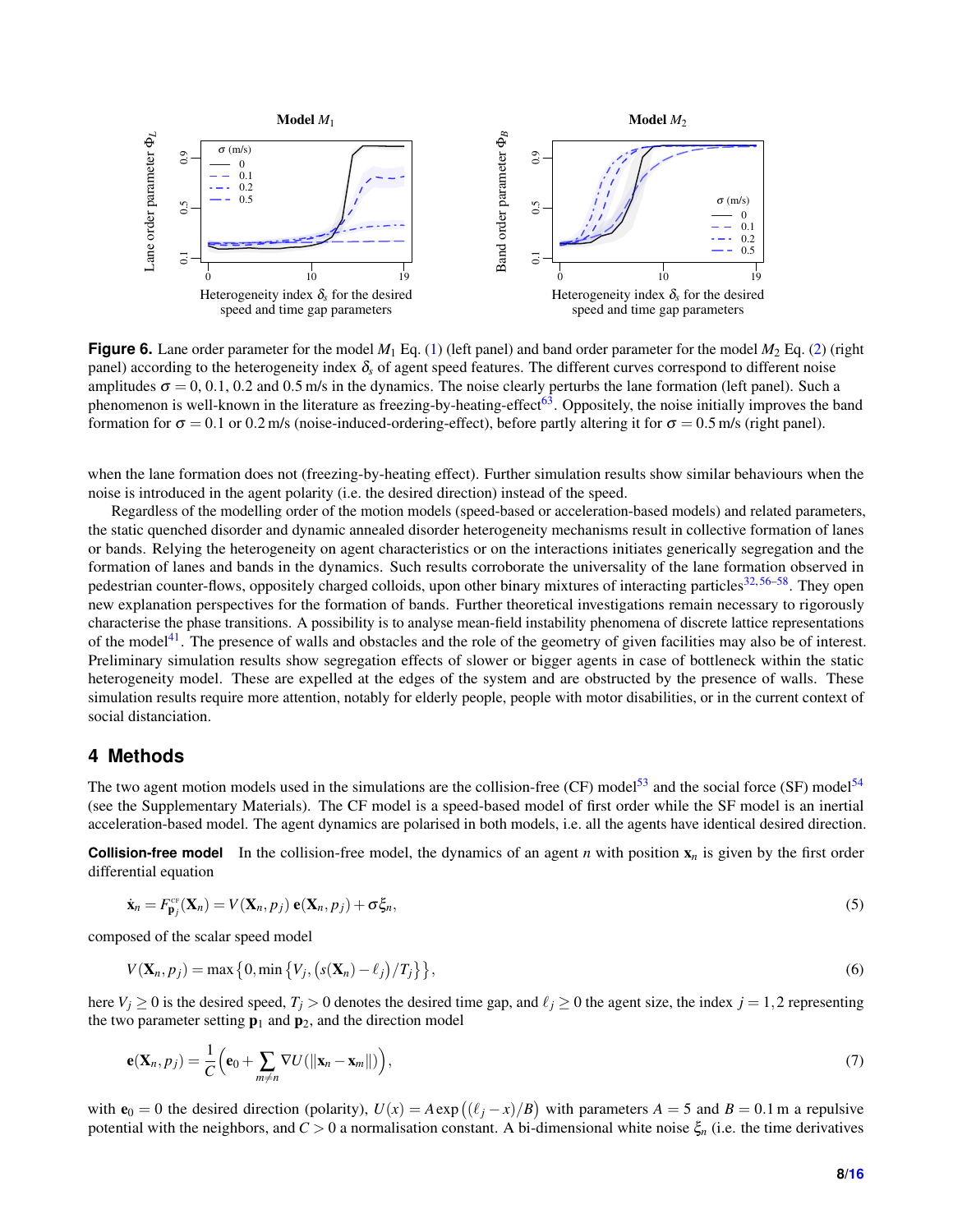of two independent Wiener processes) with amplitude  $\sigma > 0$  is used for the stochastic model in Sec. [2.3.](#page-6-1) The function  $s(\mathbf{X}_n) = ||\mathbf{x}_n - \mathbf{x}_{m_0(\mathbf{X}_n)}||$  in the scalar speed model determines the minimal distance in front,

$$
m_0(\mathbf{X}_n) = \arg\min_{m \in N_n} \|\mathbf{x}_n - \mathbf{x}_m\|, \qquad N_n = \{m, \mathbf{e}_n \cdot \mathbf{e}_{nm} \le 0 \text{ and } |\mathbf{e}_n^{\perp} \cdot \mathbf{e}_{nm}| \le \ell / \|\mathbf{x}_n - \mathbf{x}_m\|\},
$$
\n(8)

being the closest agent in front of the agent *n*. Note that in the definition of the dynamic heterogeneity type Eq. [\(2\)](#page-1-1), the type of the closest agent in front is  $\tilde{k}(\mathbf{X}_n) = k_{m_0(\mathbf{X}_n)}$ . The simulations are carried out using an explicit Euler numerical scheme in deterministic cases, and using an Euler-Maruyama scheme for the simulations including the stochastic noise. The time step is  $\delta t = 0.01$  s in both cases.

**Setting of the parameters** The default values for the parameters  $\mathbf{p} = (\ell, V, T)$  of the CF model are based on the setting proposed in the literature<sup>[53](#page-10-14)</sup>

$$
\ell = 0.3 \text{ m}, \quad V = 1.5 \text{ m/s}, \quad T = 1 \text{ s.}
$$
\n<sup>(9)</sup>

Note that  $\Delta = 0.6$  m in the order parameters corresponds approximately to two times the size of a pedestrian. Starting from the default values, we vary using heterogeneity indexes the parameter settings  $\mathbf{p}_1 = (\ell_1, V_1, T_1)$  and  $\mathbf{p}_2 = (\ell_2, V_2, T_2)$ .

• In the analysis of the speed heterogeneity (heterogeneity index  $\delta_s$ , cf. Figs. [2,](#page-3-0) [3,](#page-5-0) [5](#page-6-0) and [6\)](#page-7-1) the time gap parameter *T* ranges into  $[0.05, 1.95]$  s by step of 0.05 s,

$$
T_1 = T + 0.05\delta_s, \qquad T_2 = T - 0.05\delta_s, \qquad \delta_s = 0, \dots, 19,
$$
\n(10)

while the desired (maximal) speed *V* ranges into [1, 2] m/s by step of 0.025 m/s,

$$
V_1 = V - 0.025\delta_s, \qquad V_2 = V + 0.025\delta_s, \qquad \delta_s = 0, \dots, 19. \tag{11}
$$

The parameters  $\ell_1 = \ell_2 = \ell = 0.3$  m for the agent size remain constant.

• In the analysis of the size heterogeneity (heterogeneity index  $\delta_l$ , cf. Fig. [4\)](#page-5-1) the parameter  $\ell$  ranges into  $[0,0.9]$  m by step of 0.015 m decreasing and 0.03 m increasing,

$$
\ell_1 = \ell - 0.015\delta_l, \qquad \ell_2 = \ell + 0.03\delta_l, \qquad \delta_l = 0, \dots, 19. \tag{12}
$$

The remaining parameters for the agent speed  $V_1 = V_2 = V = 1.5$  m/s and  $T_1 = T_2 = T = 1$  s are constant.

### **References**

- <span id="page-8-0"></span>1. Castellano, C., Fortunato, S. & Loreto, V. Statistical physics of social dynamics. *Rev. Mod. Phys.* 81, 591–646 (2009).
- 2. Ramaswamy, S. The mechanics and statistics of active matter. *Annu. Rev. Condens. Matter Phys.* 1, 323–345 (2010).
- 3. Vicsek, T. & Zafeiris, A. Collective motion. *Phys. Reports* 517, 71–140 (2012).
- <span id="page-8-1"></span>4. Elgeti, J., Winkler, R. G. & Gompper, G. Physics of microswimmers—single particle motion and collective behavior: a review. *Reports on Prog. Phys.* 78, 056601 (2015).
- <span id="page-8-2"></span>5. Friedl, P. & Gilmour, D. Collective cell migration in morphogenesis, regeneration and cancer. *Nat. reviews Mol. cell biology* 10, 445–457 (2009).
- <span id="page-8-3"></span>6. Chen, C., Liu, S., Shi, X.-q., Chaté, H. & Wu, Y. Weak synchronization and large-scale collective oscillation in dense bacterial suspensions. *Nature* 542, 210–214 (2017).
- <span id="page-8-4"></span>7. Turing, A. M. The chemical basis of morphogenesis. *Philos. Transactions Royal Soc. London. Ser. B, Biol. Sci.* 237, 37–72 (1952).
- <span id="page-8-5"></span>8. Vicsek, T., Czirók, A., Ben-Jacob, E., Cohen, I. & Shochet, O. Novel type of phase transition in a system of self-driven particles. *Phys. Rev. Lett.* 75, 1226–1229 (1995).
- 9. Parrish, J. K. & Edelstein-Keshet, L. Complexity, pattern, and evolutionary trade-offs in animal aggregation. *Science* 284, 99–101 (1999).
- <span id="page-8-6"></span>10. Buhl, J. *et al.* From disorder to order in marching locusts. *Science* 312, 1402–1406 (2006).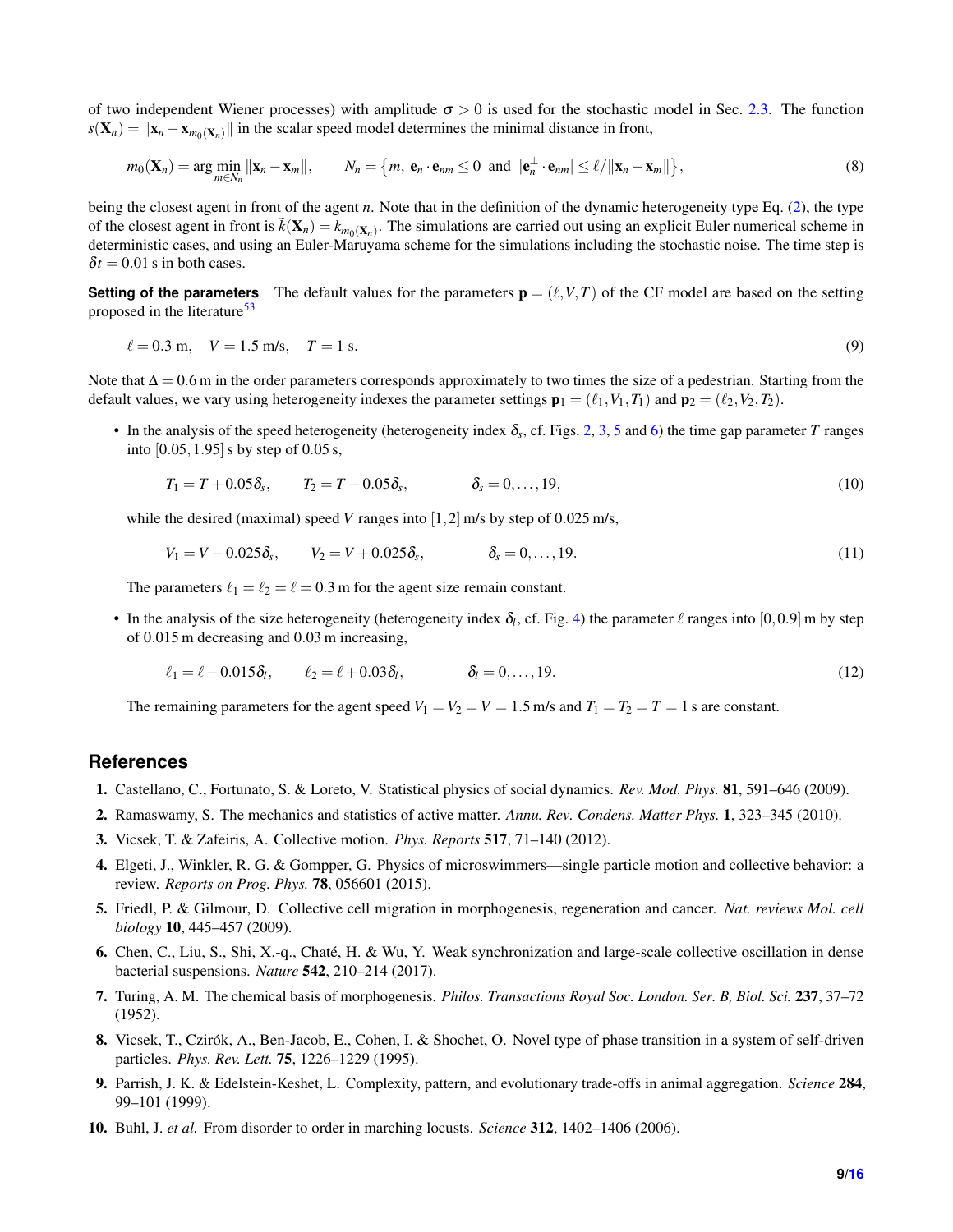- <span id="page-9-0"></span>11. Needleman, D. & Dogic, Z. Active matter at the interface between materials science and cell biology. *Nat. reviews materials* 2, 1–14 (2017).
- <span id="page-9-1"></span>12. Narayan, V., Ramaswamy, S. & Menon, N. Long-lived giant number fluctuations in a swarming granular nematic. *Science* 317, 105–108 (2007).
- 13. Giomi, L. Geometry and topology of turbulence in active nematics. *Phys. Rev. X* 5, 031003 (2015).
- <span id="page-9-2"></span>14. Bär, M., Großmann, R., Heidenreich, S. & Peruani, F. Self-propelled rods: Insights and perspectives for active matter. *Annu. Rev. Condens. Matter Phys.* 11, 441–466 (2020).
- <span id="page-9-3"></span>15. Janssen, L. M., Kaiser, A. & Löwen, H. Aging and rejuvenation of active matter under topological constraints. *Sci. reports* 7, 1–13 (2017).
- <span id="page-9-16"></span>16. Jahanshahi, S., Lozano, C., ten Hagen, B., Bechinger, C. & Löwen, H. Colloidal brazil nut effect in microswimmer mixtures induced by motility contrast. *The J. Chem. Phys.* 150, 114902 (2019).
- <span id="page-9-4"></span>17. Grauer, J., Löwen, H., Be'er, A. & Liebchen, B. Swarm hunting and cluster ejections in chemically communicating active mixtures. *Sci. reports* 10, 1–11 (2020).
- <span id="page-9-5"></span>18. Ibele, M., Mallouk, T. & Sen, A. Schooling behavior of light-powered autonomous micromotors in water. *Angewandte Chemie Int. Ed.* 48, 3308–3312 (2009).
- <span id="page-9-6"></span>19. Ozkan-Aydin, Y., Goldman, D. I. & Bhamla, M. S. Collective dynamics in entangled worm and robot blobs. *Proc. Natl. Acad. Sci.* 118 (2021).
- <span id="page-9-7"></span>20. Cates, M. E. & Tailleur, J. Motility-induced phase separation. *Annu. Rev. Condens. Matter Phys.* 6, 219–244 (2015).
- <span id="page-9-8"></span>21. Caprini, L., Marini Bettolo Marconi, U. & Puglisi, A. Spontaneous velocity alignment in motility-induced phase separation. *Phys. Rev. Lett.* 124, 078001 (2020).
- <span id="page-9-9"></span>22. Chowdhury, D., Santen, L. & Schadschneider, A. Statistical physics of vehicular traffic and some related systems. *Phys. Rep.* 329, 199–329 (2000).
- 23. Bellomo, N., Piccoli, B. & Tosin, A. Modeling crowd dynamics from a complex system viewpoint. *Math. Model. Methods Appl. Sci.* 22, 1230004 (2012).
- 24. Moussaïd, M. *et al.* Traffic instabilities in self-organized pedestrian crowds. *PLOS Comput. Biol.* 8, 1–10 (2012).
- 25. Shahhoseini, Z. & Sarvi, M. Collective movements of pedestrians: How we can learn from simple experiments with non-human (ant) crowds. *PLOS ONE* 12, 1–20 (2017).
- <span id="page-9-10"></span>26. Boltes, M., Zhang, J., Tordeux, A., Schadschneider, A. & Seyfried, A. *Empirical Results of Pedestrian and Evacuation Dynamics*, 1–29 (Springer, Berlin, Heidelberg, 2018).
- <span id="page-9-11"></span>27. Hermann, G. & Touboul, J. Heterogeneous connections induce oscillations in large-scale networks. *Phys. Rev. Lett.* 109, 018702 (2012).
- 28. Muchnik, L., Aral, S. & Taylor, S. J. Social influence bias: A randomized experiment. *Science* 341, 647–651 (2013).
- 29. Moussaïd, M., Kämmer, J. E., Analytis, P. P. & Neth, H. Social influence and the collective dynamics of opinion formation. *PLOS ONE* 8, 1–8 (2013).
- <span id="page-9-12"></span>30. Touboul, J. D. The hipster effect: When anti-conformists all look the same. *Discret. & Continuous Dyn. Syst. - B* 24, 4379 (2019).
- <span id="page-9-13"></span>31. Fu, X. *et al.* Spatial self-organization resolves conflicts between individuality and collective migration. *Nat. communications* 9, 1–12 (2018).
- <span id="page-9-14"></span>32. Cristìn, J., Méndez, V. & Campos, D. General scaling in bidirectional flows of self-avoiding agents. *Sci. Rep.* 9, 18488 (2019).
- <span id="page-9-15"></span>33. Childress, S., Levandowsky, M. & Spiegel, E. A. Pattern formation in a suspension of swimming microorganisms: equations and stability theory. *J. Fluid Mech.* 69, 591–613 (1975).
- <span id="page-9-17"></span>34. Helbing, D. Traffic and related self-driven many-particle systems. *Phys. Mod. Phys.* 73, 1067–1141 (2001).
- <span id="page-9-18"></span>35. Kirchner, A. & Schadschneider, A. Simulation of evacuation processes using a bionics-inspired cellular automaton model for pedestrian dynamics. *Phys. A: Stat. Mech. its Appl.* 312, 260–276 (2002).
- <span id="page-9-19"></span>36. Burstedde, C., Klauck, K., Schadschneider, A. & Zittartz, J. Simulation of pedestrian dynamics using a two-dimensional cellular automaton. *Phys. A* 295, 507–525 (2001).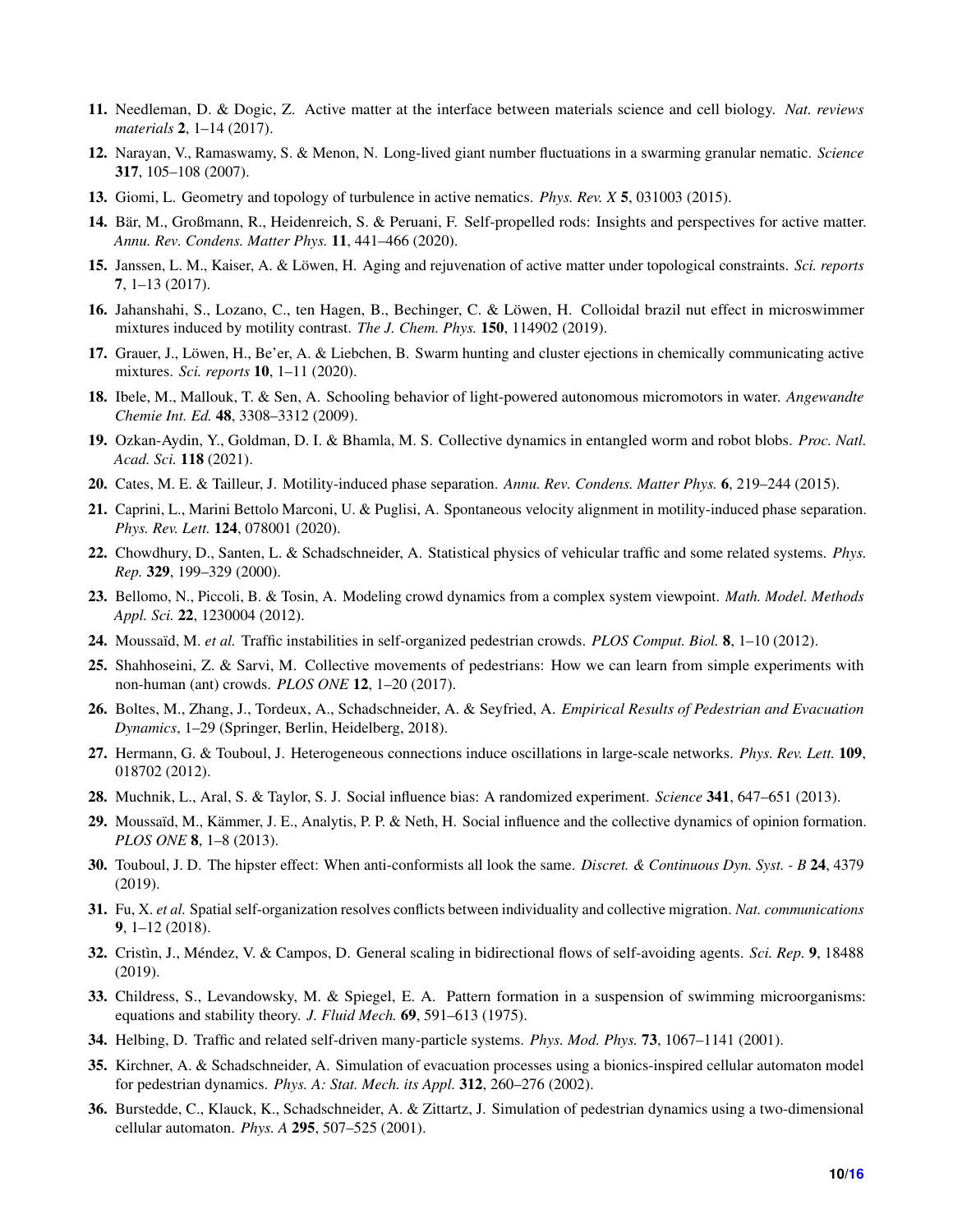- 37. Nakayama, A., Hasebe, K. & Sugiyama, Y. Instability of pedestrian flow and phase structure in a two-dimensional optimal velocity model. *Phys. Rev. E* 71, 036121 (2005).
- <span id="page-10-0"></span>38. Feliciani, C., Murakami, H. & Nishinari, K. A universal function for capacity of bidirectional pedestrian streams: Filling the gaps in the literature. *PLOS ONE* 13, 1–31 (2018).
- <span id="page-10-1"></span>39. Garcimartín, A., Pastor, J. M., Martín-Gómez, C., Parisi, D. & Zuriguel, I. Pedestrian collective motion in competitive room evacuation. *Sci. Rep.* 7, 1–9 (2017).
- <span id="page-10-2"></span>40. Helbing, D., Buzna, L., Johansson, A. & Werner, T. Self-organized pedestrian crowd dynamics: Experiments, simulations, and design solutions. *Transp. Sci.* 39, 1–24 (2005).
- <span id="page-10-3"></span>41. Cividini, J., Appert-Rolland, C. & Hilhorst, H.-J. Diagonal patterns and chevron effect in intersecting traffic flows. *EPL* 102, 20002 (2013).
- <span id="page-10-4"></span>42. Schwarting, W., Pierson, A., Alonso-Mora, J., Karaman, S. & Rus, D. Social behavior for autonomous vehicles. *Proc. Natl. Acad. Sci.* 116, 24972–24978 (2019).
- <span id="page-10-5"></span>43. Cerotti, D., Distefano, S., Merlino, G. & Puliafito, A. A crowd-cooperative approach for intelligent transportation systems. *IEEE Transactions on Intell. Transp. Syst.* 18, 1529–1539 (2017).
- <span id="page-10-6"></span>44. Stern, R. E. *et al.* Dissipation of stop-and-go waves via control of autonomous vehicles: Field experiments. *Transp. Res. Part C: Emerg. Technol.* 89, 205–221 (2018).
- <span id="page-10-23"></span>45. Bain, N. & Bartolo, D. Dynamic response and hydrodynamics of polarized crowds. *Science* 363, 46–49 (2019).
- <span id="page-10-7"></span>46. Friesen, M., Gottschalk, H., Rüdiger, B. & Tordeux, A. Spontaneous wave formation in stochastic self-driven particle systems. *SIAM J. Appl. Math.* 81, 853–870 (2021).
- <span id="page-10-8"></span>47. Zuriguel, I. *et al.* Clogging transition of many-particle systems flowing through bottlenecks. *Sci. Rep.* 4, 7324 (2014).
- <span id="page-10-9"></span>48. Nicolas, A., Bouzat, S. & Kuperman, M. N. Pedestrian flows through a narrow doorway: Effect of individual behaviours on the global flow and microscopic dynamics. *Transp. Res. Part B: Methodol.* 99, 30–43 (2017).
- <span id="page-10-10"></span>49. Foulaadvand, M. E. & Neek-Amal, M. Asymmetric simple exclusion process describing conflicting traffic flows. *Europhys. Lett. (EPL)* 80, 60002 (2007).
- <span id="page-10-11"></span>50. Fujita, A., Feliciani, C., Yanagisawa, D. & Nishinari, K. Traffic flow in a crowd of pedestrians walking at different speeds. *Phys. Rev. E* 99, 062307 (2019).
- <span id="page-10-12"></span>51. Krüsemann, H., Godec, A. & Metzler, R. First-passage statistics for aging diffusion in systems with annealed and quenched disorder. *Phys. Rev. E* 89, 040101 (2014).
- <span id="page-10-13"></span>52. Tateishi, A., Ribeiro, H., Sandev, T., Petreska, I. & Lenzi, E. Quenched and annealed disorder mechanisms in comb models with fractional operators. *Phys. Rev. E* 101, 022135 (2020).
- <span id="page-10-14"></span>53. Tordeux, A., Chraibi, M. & Seyfried, A. Collision-free speed model for pedestrian dynamics. In *Traffic and Granular Flow '15*, 225–232 (Springer, Cham, 2016).
- <span id="page-10-15"></span>54. Helbing, D. & Molnár, P. Social force model for pedestrian dynamics. *Phys. Rev. E* 51, 4282–4286 (1995).
- <span id="page-10-16"></span>55. Löwen, H. Particle-resolved instabilities in colloidal dispersions. *Soft Matter* 6, 3133–3142 (2010).
- <span id="page-10-22"></span>56. Poncet, A., Bénichou, O., Démery, V. & Oshanin, G. Universal long ranged correlations in driven binary mixtures. *Phys. review letters* 118, 118002 (2017).
- <span id="page-10-17"></span>57. Vasilyev, O. A., Bénichou, O., Mejía-Monasterio, C., Weeks, E. R. & Oshanin, G. Cooperative behavior of biased probes in crowded interacting systems. *Soft Matter* 13, 7617–7624 (2017).
- <span id="page-10-18"></span>58. Vissers, T. *et al.* Lane formation in driven mixtures of oppositely charged colloids. *Soft Matter* 7, 2352–2356 (2011).
- <span id="page-10-19"></span>59. Vissers, T., van Blaaderen, A. & Imhof, A. Band formation in mixtures of oppositely charged colloids driven by an ac electric field. *Phys. review letters* 106, 228303 (2011).
- <span id="page-10-20"></span>60. Rex, M. & Löwen, H. Lane formation in oppositely charged colloids driven by an electric field: Chaining and twodimensional crystallization. *Phys. Rev. E* 75, 051402 (2007).
- <span id="page-10-21"></span>61. Nowak, S. & Schadschneider, A. Quantitative analysis of pedestrian counterflow in a cellular automaton model. *Phys. Rev. E* 85, 066128 (2012).
- <span id="page-10-24"></span>62. Nakayama, A., Hasebe, K. & Sugiyama, Y. Effect of attractive interaction on instability of pedestrian flow in a twodimensional optimal velocity model. *Phys. Rev. E* 77, 016105 (2008).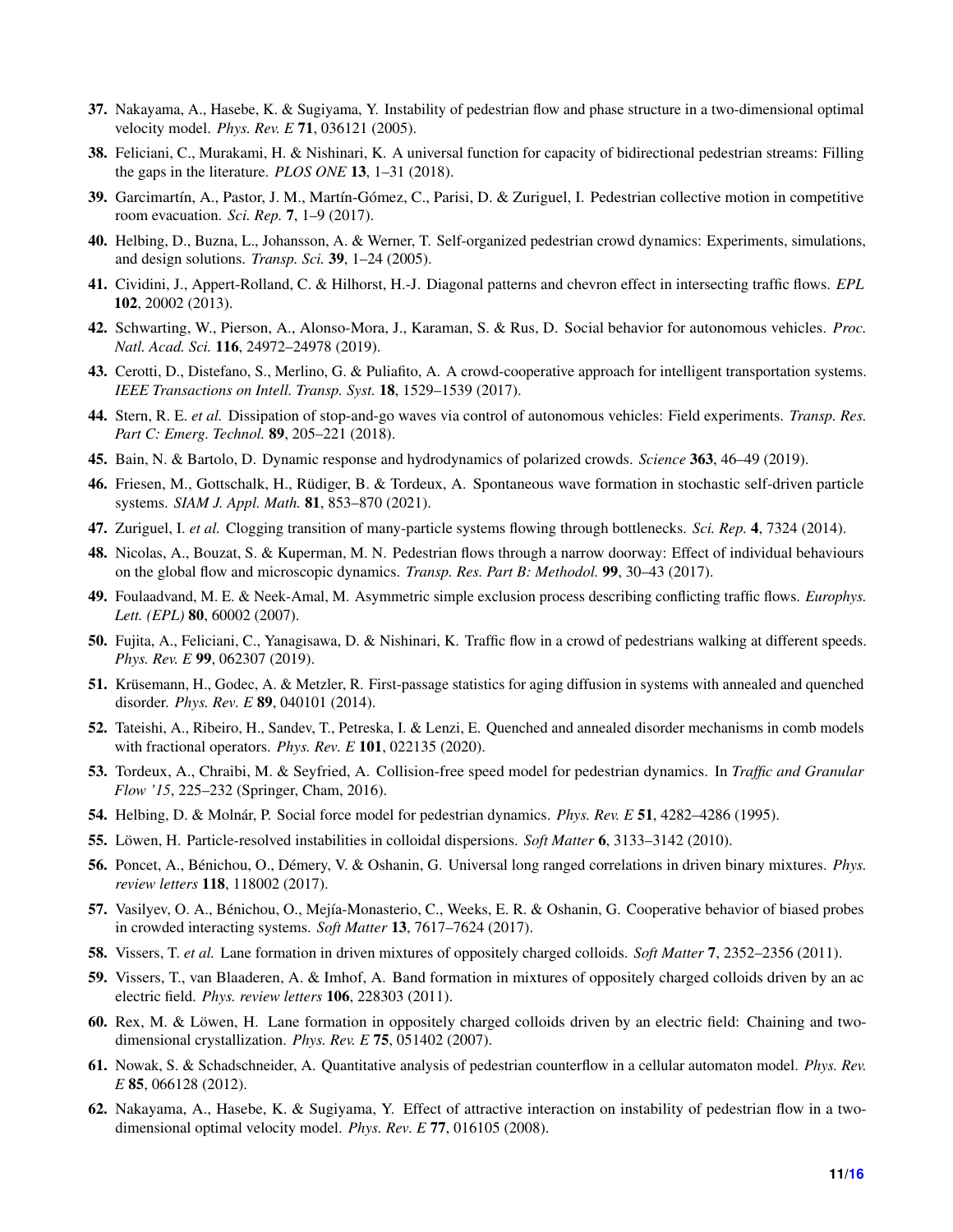- <span id="page-11-0"></span>63. Helbing, D., Farkas, I. & Vicsek, T. Freezing by heating in a driven mesoscopic system. *Phys. Rev. Lett.* 84, 1240–1243 (2000).
- <span id="page-11-1"></span>64. Wiesenfeld, K., Pierson, D., Pantazelou, E., Dames, C. & Moss, F. Stochastic resonance on a circle. *Phys. Rev. Lett.* 72, 2125 (1994).
- <span id="page-11-2"></span>65. D'Huys, O., Veltz, R., Dolcemascolo, A., Marino, F. & Barland, S. Canard resonance: on noise-induced ordering of trajectories in heterogeneous networks of slow-fast systems. *J. Physics: Photonics* 3, 024010 (2021).

## **Acknowledgements**

RK and AT acknowledge the Franco-German research project MADRAS funded in France by the Agence Nationale de la Recherche (ANR, French National Research Agency), project number ANR-20-CE92-0033, and in Germany by the Deutsche Forschungsgemeinschaft (DFG, German Research Foundation), project number 446168800.

## **Data availability**

Simulations of lane or band formations with the two heterogeneity models  $M_1$  Eq. [\(1\)](#page-1-0) and  $M_2$  Eq. [\(2\)](#page-1-1) can be implemented online and in real time on the dedicated web-page [https://www.vzu.uni-wuppertal.de/fileadmin/site/vzu/Lane-and](https://www.vzu.uni-wuppertal.de/fileadmin/site/vzu/Lane-and-band-formation.html)[band-formation](https://www.vzu.uni-wuppertal.de/fileadmin/site/vzu/Lane-and-band-formation.html). Simulation module and programming code (in Logo language) can be downloaded on the same link.

# **Competing interests**

The authors declare no competing financial interests.

# **Author contributions**

AS and AT conceived and designed the study. AT, BK and RK performed the numerical simulations. AT wrote the manuscript. All authors reviewed the article.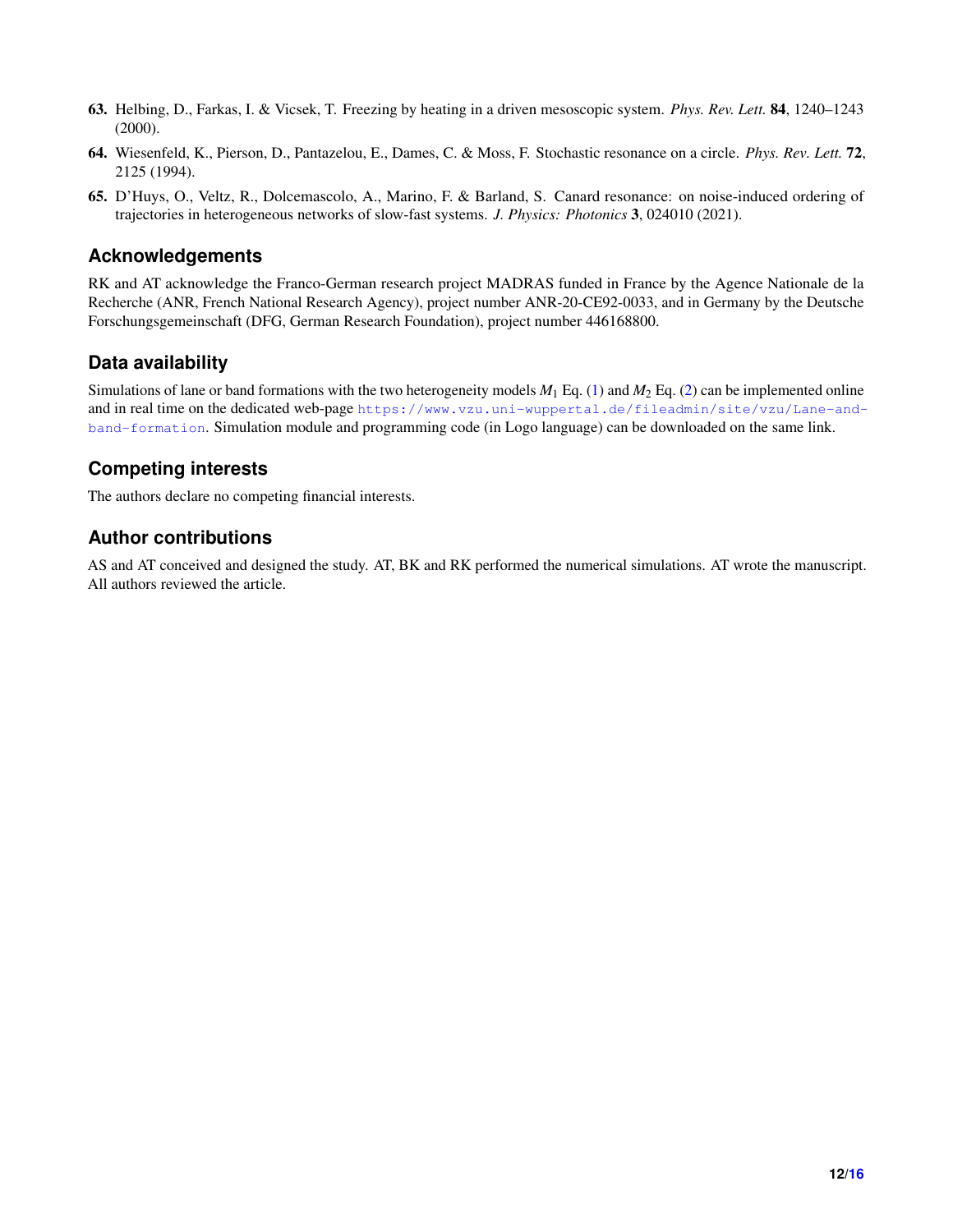# Supplementary Materials

We use the collision-free (CF) model in the manuscript to analyse by simulation the two heterogeneity models  $M_1$  Eq. (1) and *M*<sup>2</sup> Eq. (2). In these supplementary materials, we present identical simulation experiments as those carried out in the manuscript by using the Social Force (SF) model<sup>[54](#page-10-15)</sup>. Generally speaking, similar phase transitions to lane and band patterns occur when using, respectively, the static heterogeneity models  $M_1$  or the dynamic model  $M_2$ . In the following, we first present the simulation results before providing technical details on the social force model.

**Simulation results** We simulate using the SF model the evolution of 45 agents on a  $9 \times 5$  m rectangle with periodic boundaries (see Sec. 2 of the manuscript for details). The preliminary experiment presents two system histories obtained with the two heterogeneity models for given heterogeneity indexes. As with CF model, we observe using the SF model rapid formation of lanes with the static heterogeneity type *M*1, while band patterns emerge with the dynamic heterogeneity type *M*<sup>2</sup> (compare Fig. 2 in the manuscript to Fig. [7\)](#page-13-0). The convergence to lane and band patterns is slower for larger systems (see the dotted curves obtained on a three times larger system with 135 agents on a  $15 \times 9$  m rectangle).

Phase transitions occur in stationary states as the heterogeneity indexes increase. The dynamics range from disorder states to ordered states with lane or band patterns and polarised order parameters, see Fig. [8.](#page-14-0) This holds for heterogeneity relying on agent speed features (heterogeneity index  $\delta_s$ , see Fig. [8\)](#page-14-0) or on the agent size (heterogeneity index  $\delta_l$ , see Fig. [9\)](#page-14-1). However, the transition to lane pattern is specially laborious when dealing with the size parameter with SF model (see Fig. [9,](#page-14-1) top left panel). Indeed, the size parameter  $\ell$  with SF model does not describe a hard-core exclusion between the agents as CF model does. On the other hand. the phase transitions to band patterns (heterogeneity type *M*2) occur for a lower heterogeneity feature again with SF model (compare Figs. 3 and 4 in the manuscript to Figs. [8](#page-14-0) and [9\)](#page-14-1).

The phase transitions to lane and band patterns can be observed during the first minutes of simulations (see Fig. [10\)](#page-15-1). However, in contrast to the results obtained with CF model, the system is not completely stabilised after 600 s, especially for the heterogeneity model *M*<sup>1</sup> (compare Fig. 5 in the manuscript to Fig. [10\)](#page-15-1). SF model, being an inertial model of the second order, requires longer simulation times to describe stationary performances. Similarly to CF model, noising the dynamic clearly perturbs the lane formation (freezing-by-heating-effect, compare Fig. 6 in the manuscript to Fig. [11,](#page-15-2) left panels). While, oppositely, the band formation is robust against the noise (see Fig. [11,](#page-15-2) right panel).

**Definition of the social force model** In the social force model, the dynamics of an agent *n* with position  $x_n$  and neighborhood  $X_n$  is given by the second order differential equation

$$
\ddot{\mathbf{x}}_n = F_{\mathbf{p}_j}^{\mathrm{ss}}(\mathbf{X}_n) = \frac{1}{\tau}(V_j \mathbf{e}_0 - \dot{\mathbf{x}}_n) + \sum_{m \neq n} \varphi(\mathbf{e}_{mn}) \nabla U_j(||\mathbf{x}_n - \mathbf{x}_m||) + \sigma \xi_n.
$$
\n(13)

Here  $V_j \ge 0$  is the desired speed,  $\ell_j \ge 0$  the agent size,  $\tau = 0.5$  s a relaxation time, while  $\varphi(\mathbf{e}) = 1 - \cos(\pi - \hat{\mathbf{e}})$  is the vision field factor with  $e_{mn}$  the direction from *m* to *n*. As for CF model,  $e_0 = 0$  is the desired direction (polarity) and  $U(x) = A_j \exp((\ell_j - x)/B)$  with parameters  $A_j$  and  $B = 0.2$  m is a repulsive potential with the neighbors. A bi-dimensional white noise  $\xi_n$  (i.e. the time derivatives of two independent Wiener processes) with amplitude  $\sigma > 0$  is used in Fig. [11.](#page-15-2) The model is simulated using an explicit Euler numerical scheme in deterministic cases, and using an Euler-Maruyama scheme for the simulation including a stochastic noise. The time step is  $\delta t = 0.01$  s in both cases.

**Setting of the parameters** The default values for the parameters  $\mathbf{p} = (\ell, V, A)$  of the SF model are based on the setting proposed in the literature<sup>[54](#page-10-15)</sup>:  $\ell = 0.3$  m,  $V = 1.5$  m/s, and  $A = 3$  m/s<sup>2</sup>. Starting from the default values, we vary using heterogeneity indexes the parameter settings  $\mathbf{p}_1 = (\ell_1, V_1, A_1)$  and  $\mathbf{p}_2 = (\ell_2, V_2, A_2)$ .

- In the analysis of the speed heterogeneity (heterogeneity level δ<sub>s</sub>, cf. Figs. [7,](#page-13-0) [8,](#page-14-0) [10](#page-15-1) and [11\)](#page-15-2) the expulsion rate *A* ranges into [2, 4] m/s<sup>2</sup> by step of 0.05 m/s<sup>2</sup>:  $A_1 = A - 0.05\delta_s$ ,  $A_2 = A + 0.05\delta_s$ ,  $\delta_s = 0, ..., 19$ . The desired (maximal) speed *V*, as with CF model, ranges into [1,2] m/s by step of 0.025 m/s:  $V_1 = V - 0.025\delta_s$ ,  $V_2 = V + 0.025\delta_s$ ,  $\delta_s = 0, \ldots, 19$ . Note that  $\tau_i = V_i / A_i$  systematically holds for all  $j = 1, 2$ . The parameter  $\ell_1 = \ell_2 = \ell$  for the agent size remains constant.
- In the analysis of the size heterogeneity (heterogeneity level  $\delta_l$ , cf. Fig. [9\)](#page-14-1) the parameter  $\ell$ , as with CF model, ranges into [0,0.9] m by step of 0.015 m decreasing and 0.03 m increasing:  $\ell_1 = \ell - 0.015\delta_l$ ,  $\ell_2 = \ell + 0.03\delta_l$ ,  $\delta_l = 0, \ldots, 19$ . The remaining parameters for the agent speed  $V_1 = V_2 = V$ , and  $A_1 = A_2 = A$  are constant.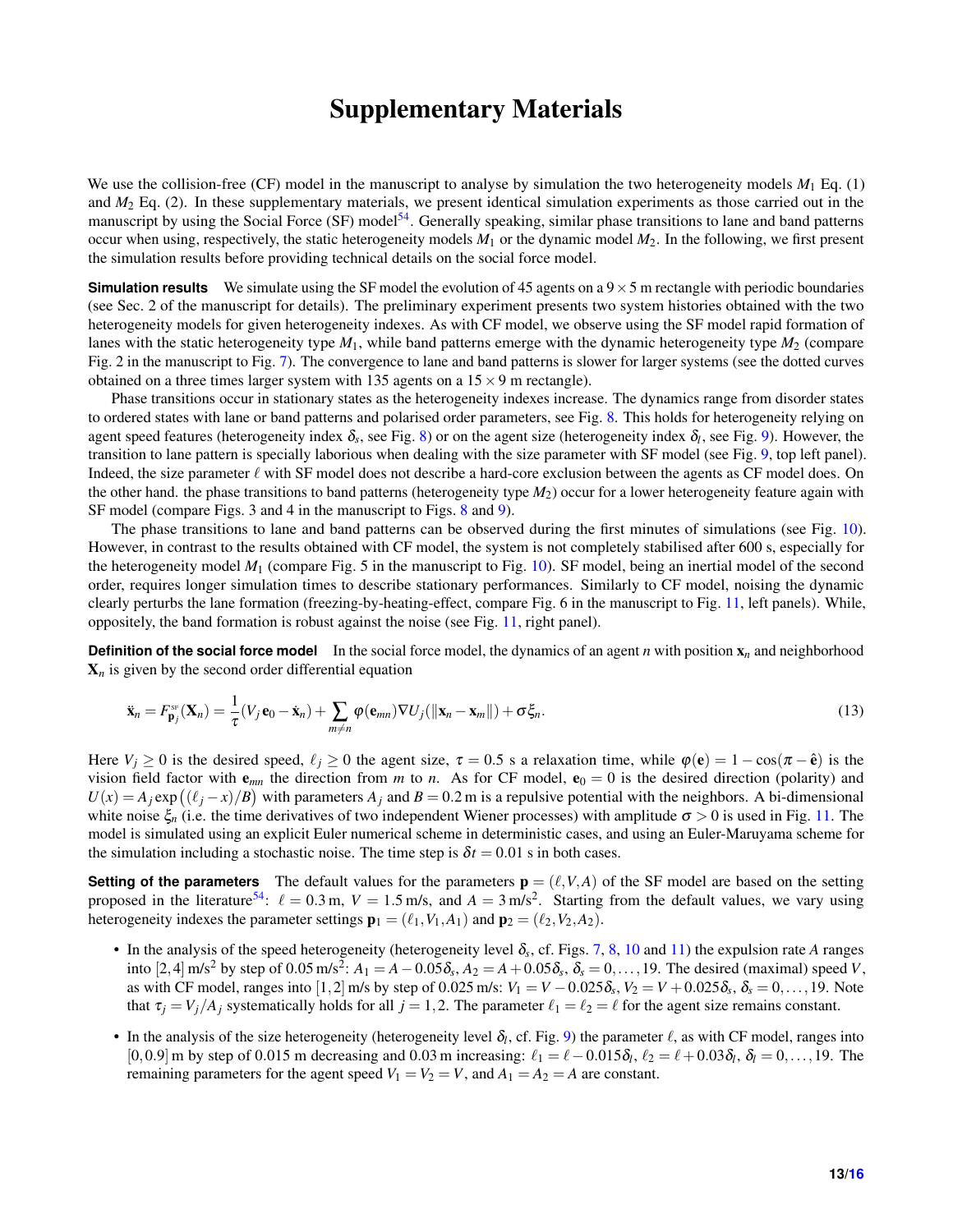<span id="page-13-0"></span>

**Figure 7.** Typical histories for the model  $M_1$  with heterogeneity in the agent characteristics for which lanes emerge: the lane order parameter Φ*<sup>L</sup>* tends to one while the band order parameter Φ*<sup>B</sup>* is close to zero (left panels, δ*<sup>s</sup>* = 18), and for the model *M*<sup>2</sup> with heterogeneity in the interactions where bands emerge,  $\Phi_L$  is close to zero while  $\Phi_B$  tends to one (right panels,  $\delta_s = 10$ ). SF motion model, flow direction from left to right, periodic boundary conditions, random initial conditions.

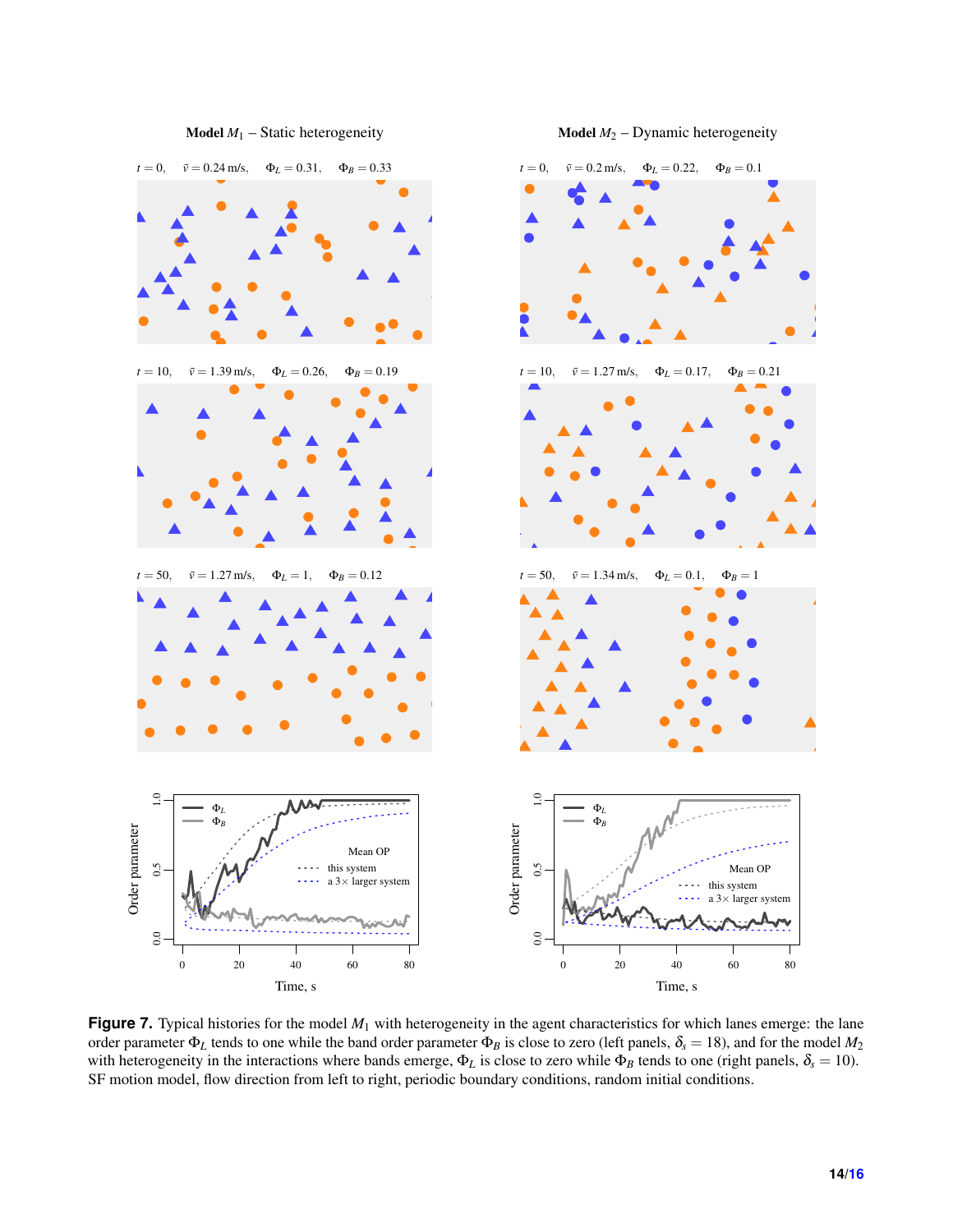<span id="page-14-0"></span>

**Figure 8.** Lane and band order parameters (top panels) and mean speed (bottom panels) according to the heterogeneity index of agent speed features for the static heterogeneity model *M*<sup>1</sup> (left panels) and for the dynamic heterogeneity model *M*<sup>2</sup> (right panels) with the SF model. We observe qualitatively similar phase transitions as those obtained with the CF model, compare with Fig. 3 in the manuscript.

<span id="page-14-1"></span>

Figure 9. Lane and band order parameters (top panels) and mean speed (bottom panels) according to the heterogeneity index of agent size for the SF model. In contrast to CF model (see Fig. 4 in the manuscript), the transition to lane patterns is slower in absence of strict exclusion rules between the agents.